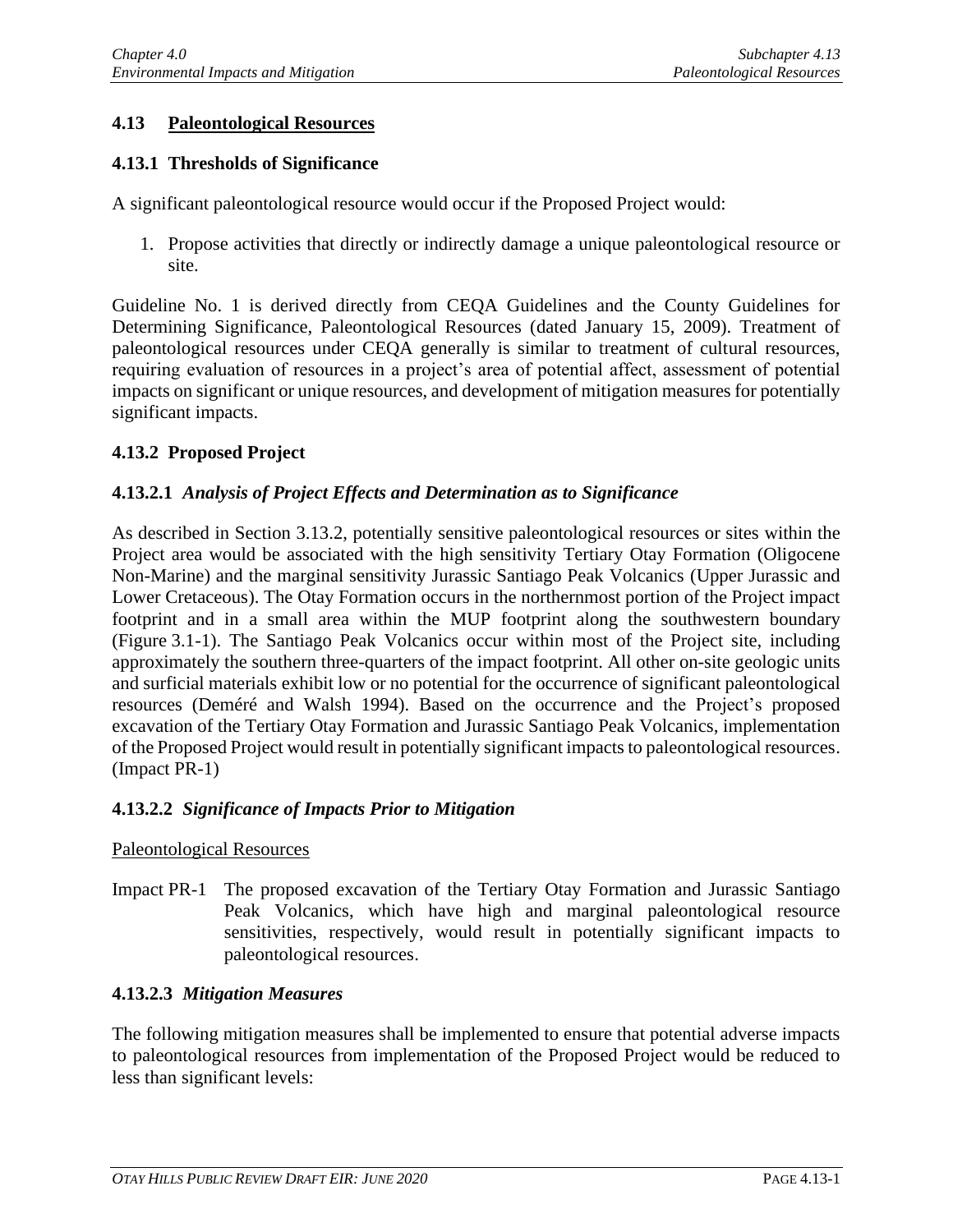- M-PR-1a A qualified paleontologist shall be at the pre-construction meeting(s) to consult with the grading and excavation contractors concerning excavation schedules, paleontological field techniques and safety issues. A qualified paleontologist is defined as an individual having an M.S. or Ph.D. degree in paleontology or geology who is familiar with paleontological procedures and techniques, is knowledgeable in the geology and paleontology of San Diego County, and who has worked as a paleontological mitigation project supervisor in the County for at least one year.
- M-PR-1b A qualified paleontological monitor shall be on site on a full-time basis during the original cutting of previously undisturbed deposits of the Tertiary Otay Formation to inspect exposures for contained fossils. A qualified paleontological monitor is defined as an individual having experience in the collection and salvage of fossil materials. The paleontological monitor shall work under the direction of a qualified paleontologist. If the qualified paleontologist or paleontological monitor ascertains that observed exposures of the Otay Formation are not fossil-bearing, the qualified paleontologist shall have the authority to terminate the monitoring program.

A Standard Monitor shall be on site during all original cutting of previously undisturbed deposits of the Jurassic Santiago Peak Volcanics to inspect exposures for contained fossils. A Standard Monitor is defined as any one person designated by the Applicant and given the responsibility of watching for fossils so that the project is in conformance with Section 87.430 of the Grading Ordinance.

M-PR-1c If fossils are discovered during monitoring of the Otay Formation, they shall be recovered by the qualified paleontologist or paleontological monitor. In most cases, fossil salvage can be completed in a short period of time, although some fossil specimens (such as a complete large mammal skeleton) may require an extended salvage period. In these instances, the paleontologist (or paleontological monitor) shall be allowed to temporarily direct, divert, or halt grading to allow recovery of fossil remains in a timely manner. Because of the potential for recovering small fossil remains, such as isolated mammal teeth, it may be necessary to set up a screen-washing operation on the recovery site.

> If a fossil of greater than 12 inches in any dimension, including circumference, is encountered during excavation or grading of the Santiago Peak Volcanics, all excavation operations in the area where the fossil was found shall be suspended immediately, the PDS Permit Compliance Coordinator shall be notified, the Project Paleontologist shall assess the significance of the find and, if the fossil is significant, the Project Paleontologist shall oversee the salvage program, including salvaging, cleaning, and curating the fossil(s), and documenting the find (as outlined below).

M-PR-1d If any sub-surface bones or other potential fossils are found anywhere within the Project impact footprint by construction personnel in the absence of a qualified paleontologist or paleontological monitor, the qualified paleontologist shall be notified immediately to assess their significance and make further recommendations.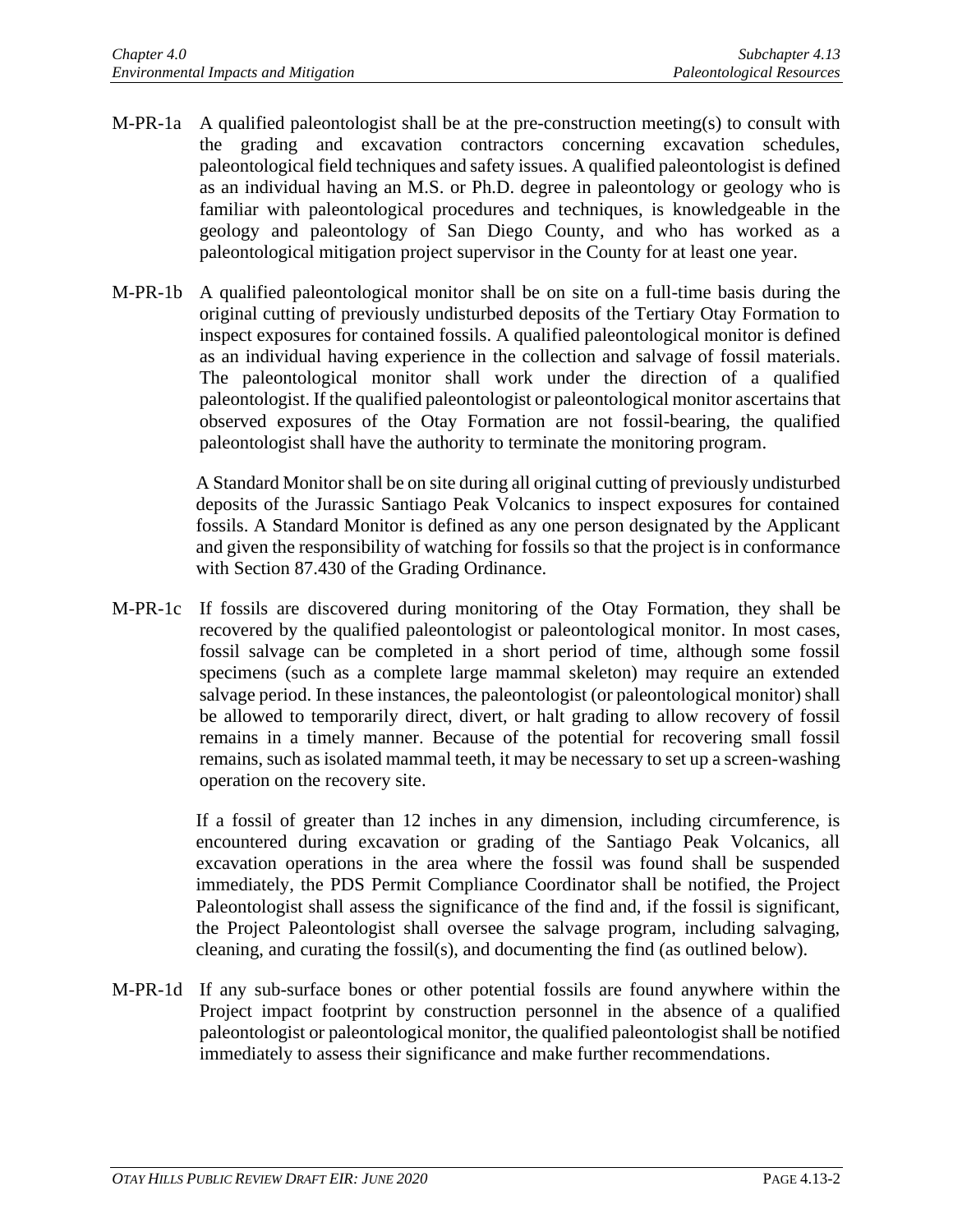- M-PR-1e Fossil remains collected during monitoring and salvage shall be cleaned, repaired, sorted, and cataloged as part of the mitigation program.
- M-PR-1f Prepared fossils, along with copies of all pertinent field notes, photos, and maps, shall be deposited (as a donation) in a scientific institution with permanent paleontological collections such as the San Diego Natural History Museum. Donation of the fossils shall be accompanied by financial support from the applicant for initial specimen storage.
- M-PR-1g A final summary report outlining the results of the mitigation program shall be prepared by a qualified paleontologist and submitted to the County of San Diego for concurrence. This report shall include discussions of the methods used, stratigraphic section(s) exposed, fossils collected, and significance of recovered fossils.

#### **4.13.2.4** *Conclusion*

Grading and excavation activities associated with development of the Proposed Project could potentially result in significant impacts related to disturbance/destruction of sensitive fossil resources preserved within the Tertiary Otay Formation and/or the Jurassic Santiago Peak Volcanics. The mitigation measures identified above for such potential impacts would be implemented as described and would reduce associated impacts to paleontological resources to less than significant levels.

#### **4.13.3 Extraction to Natural Grade Alternative**

## **4.13.3.1** *Analysis of Project Effects and Determination as to Significance*

Potentially sensitive paleontological resources or sites within the Extraction to Natural Grade Alternative area would be associated with the high sensitivity Tertiary Otay Formation, and the marginal sensitivity Jurassic Santiago Peak Volcanics. The Otay Formation occurs in the northernmost portion of and along the western edge of the impact footprint site, while the Santiago Peak Volcanics are present in much of the site (including approximately the southern three-quarters of the impact footprint), as described above for the Proposed Project (refer to Figure 3.1-1). Based on the occurrence and proposed excavation of the Tertiary Otay Formation and Jurassic Santiago Peak Volcanics, implementation of the Extraction to Natural Grade Alternative would result in potentially significant impacts to paleontological resources similar to those impacts associated with the Proposed Project. (Impact PR-1)

## **4.13.3.2** *Significance of Impacts Prior to Mitigation*

Significant impacts associated with the Extraction to Natural Grade Alternative would be similar to those described for the Proposed Project in Subsection 4.13.3.3.

## **4.13.3.3** *Mitigation Measures*

Potentially impacted paleontological resources would be subject to the same mitigation measures as those described in Subsection 4.13.3.4.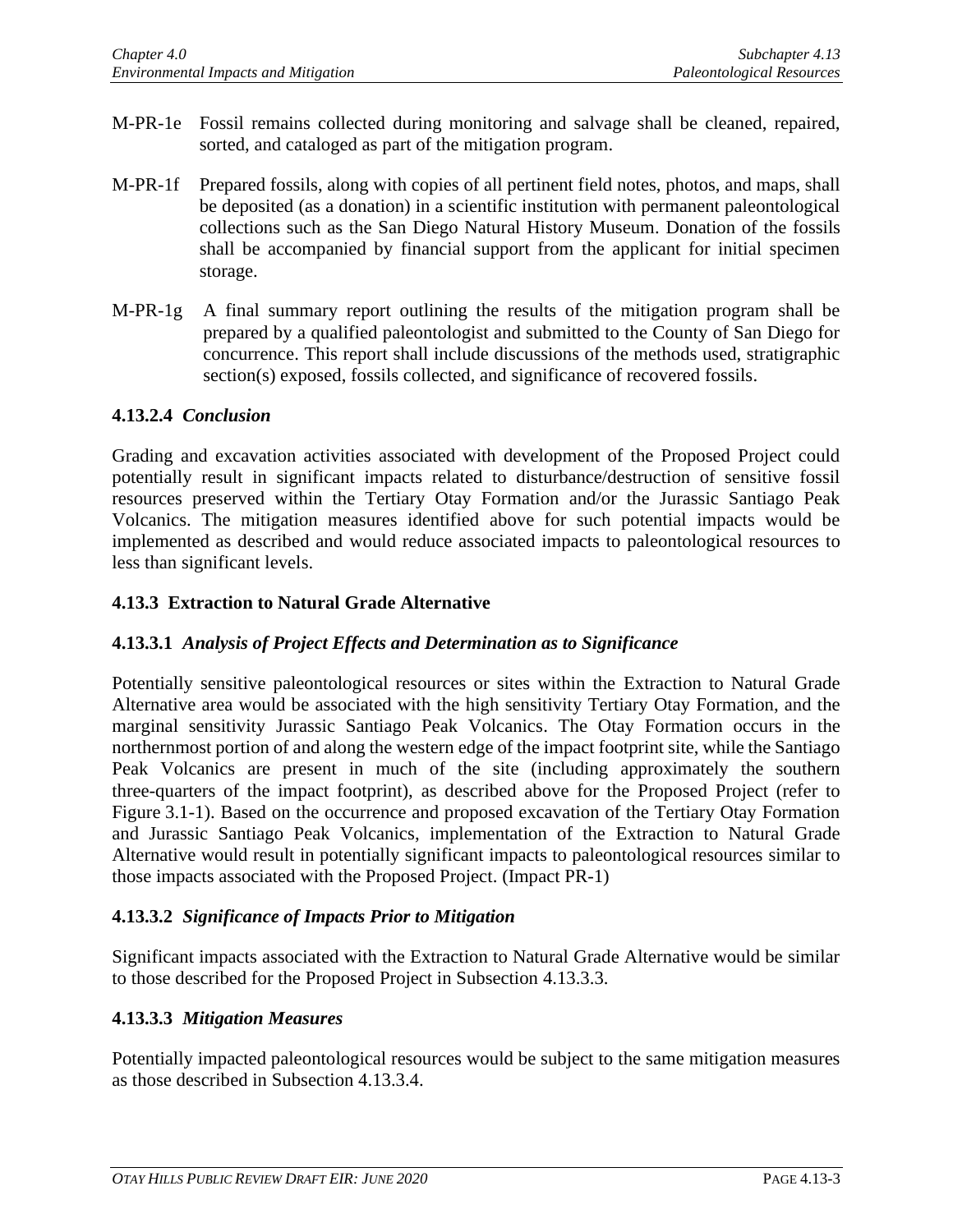# **4.13.3.4** *Conclusion*

Grading and excavation activities associated with development of the Extraction to Natural Grade Alternative could potentially result in significant impacts related to disturbance/destruction of sensitive fossil resources preserved within the Tertiary Otay Formation and the Jurassic Santiago Peak Volcanics. The mitigation measures identified above for such potential impacts would be implemented as described and would reduce associated impacts to paleontological resources below a level of significance.

# **4.13.4 Extraction to Varying Depth Alternative**

## **4.13.4.1** *Analysis of Project Effects and Determination as to Significance*

Potentially sensitive paleontological resources or sites within the Extraction to Varying Depth Alternative area would be associated with the high sensitivity Tertiary Otay Formation and the marginal sensitivity Jurassic Santiago Peak Volcanics. The Otay Formation occurs in the northernmost portion of and along the southwestern edge of the impact footprint site, while the Santiago Peak Volcanics are present in much of the site (including approximately the southern three-quarters of the impact footprint), as described above for the Proposed Project (refer to Figure 3.1-1). Based on the occurrence and proposed excavation of the Tertiary Otay Formation and Jurassic Santiago Peak Volcanics, implementation of the Extraction to Varying Depth Alternative would result in potentially significant impacts to paleontological resources similar to those impacts associated with the Proposed Project. (Impact PR-1)

## **4.13.4.2** *Significance of Impacts Prior to Mitigation*

Significant impacts associated with the Extraction to Varying Depth Alternative would be similar to those described for the Proposed Project in Subsection 4.13.3.3.

## **4.13.4.3** *Mitigation Measures*

Potentially impacted paleontological resource sites would be subject to the same mitigation measures as those described in Subsection 4.13.3.4.

## **4.13.4.4** *Conclusion*

Grading and excavation activities associated with development of the Extraction to Varying Depth Alternative could potentially result in significant impacts related to disturbance/ destruction of sensitive fossil resources preserved within the Tertiary Otay Formation and the Jurassic Santiago Peak Volcanics. The mitigation measures identified above for such potential impacts would be implemented as described and would reduce associated impacts to paleontological resources below a level of significance.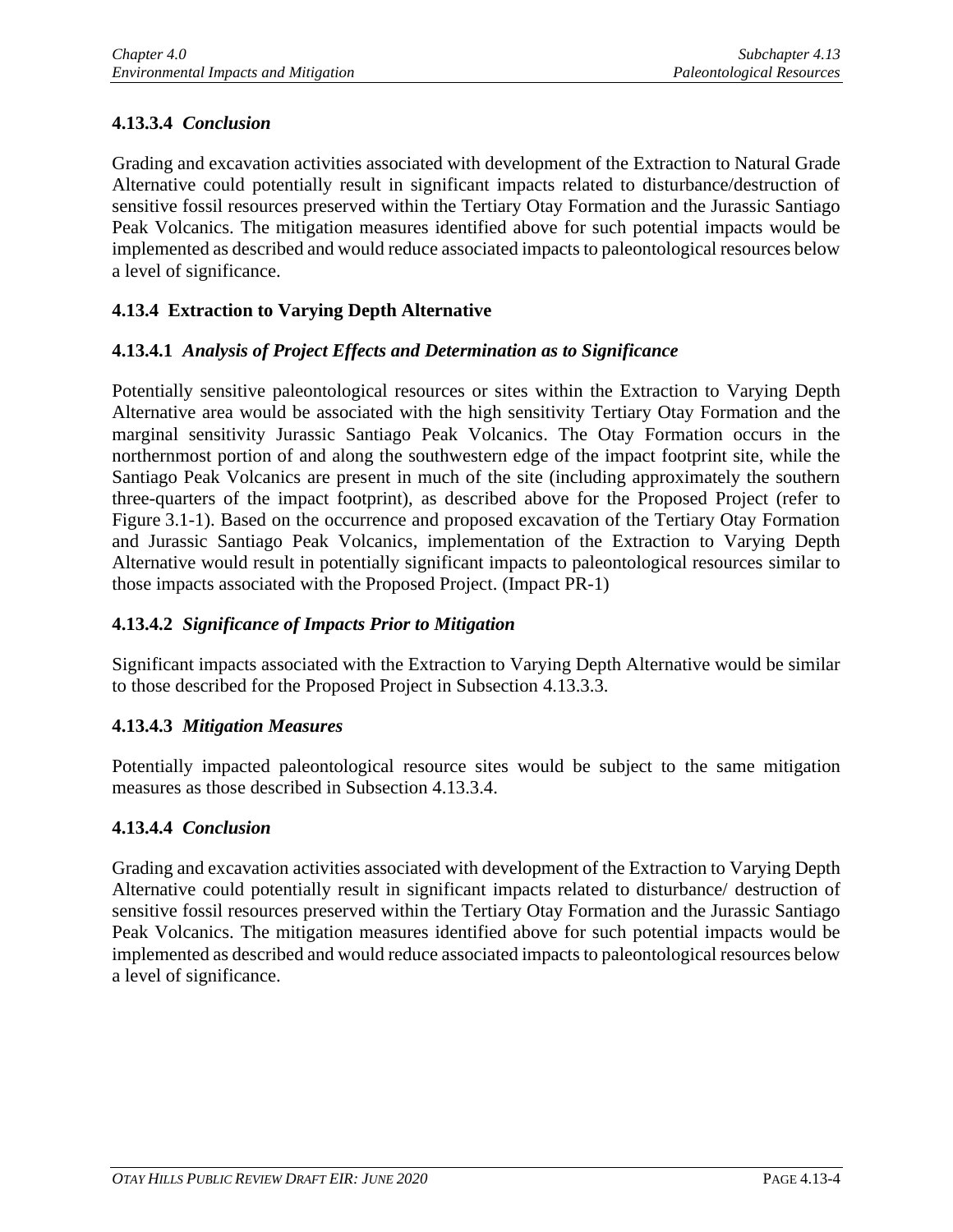# **4.13.5 No Project/Existing Plan Alternative**

## **4.13.5.1** *Analysis of Project Effects and Determination as to Significance*

Potentially sensitive paleontological resources or sites for this alternative would be associated with the Tertiary Otay Formation and Jurassic Santiago Peak Volcanics, as described for the Proposed Project. Based on the occurrence of, and proposed grading/excavation within these formations, implementation of the No Project/Existing Plan Alternative would result in potentially significant impacts to paleontological resources. (Impact PR-1)

#### **4.13.5.2** *Significance of Impacts Prior to Mitigation*

Depending of the specifics of developments associated with the No Project/Existing Plan Alternative, there is potential for significant impacts to paleontological resources, similar to those described for the Proposed Project in Subsection 4.13.2.3.

#### **4.13.5.3** *Mitigation Measures*

Required mitigation measures for paleontological resource impacts from this alternative would be the same as those described for the Proposed Project (refer to Subsection 4.13.2.4).

#### **4.13.5.4** *Conclusion*

Grading and excavation activities associated with development of the No Project/Existing Plan Alternative could potentially result in significant impacts related to disturbance/destruction of sensitive fossil resources preserved within the Tertiary Otay Formation and the Jurassic Santiago Peak Volcanics. The mitigation measures identified above for such potential impacts would be implemented as described, and would reduce associated impacts to paleontological resources below a level of significance.

#### **4.13.6 No Project Alternative**

#### **4.13.6.1** *Analysis of Project Effects and Determination as to Significance*

The No Project Alternative assumes that the project area would not be mined and would remain undeveloped. If this scenario were chosen, n**o impacts to paleontological resources would occur**.

#### **4.13.6.2** *Significance of Impacts Prior to Mitigation*

No paleontological resource impacts would occur.

#### **4.13.6.3** *Mitigation Measures*

No mitigation measures are required.

#### **4.13.6.4** *Conclusion*

Under this alternative, there would be no project-related impacts to paleontological resources and as such there would be no need for mitigation measures.